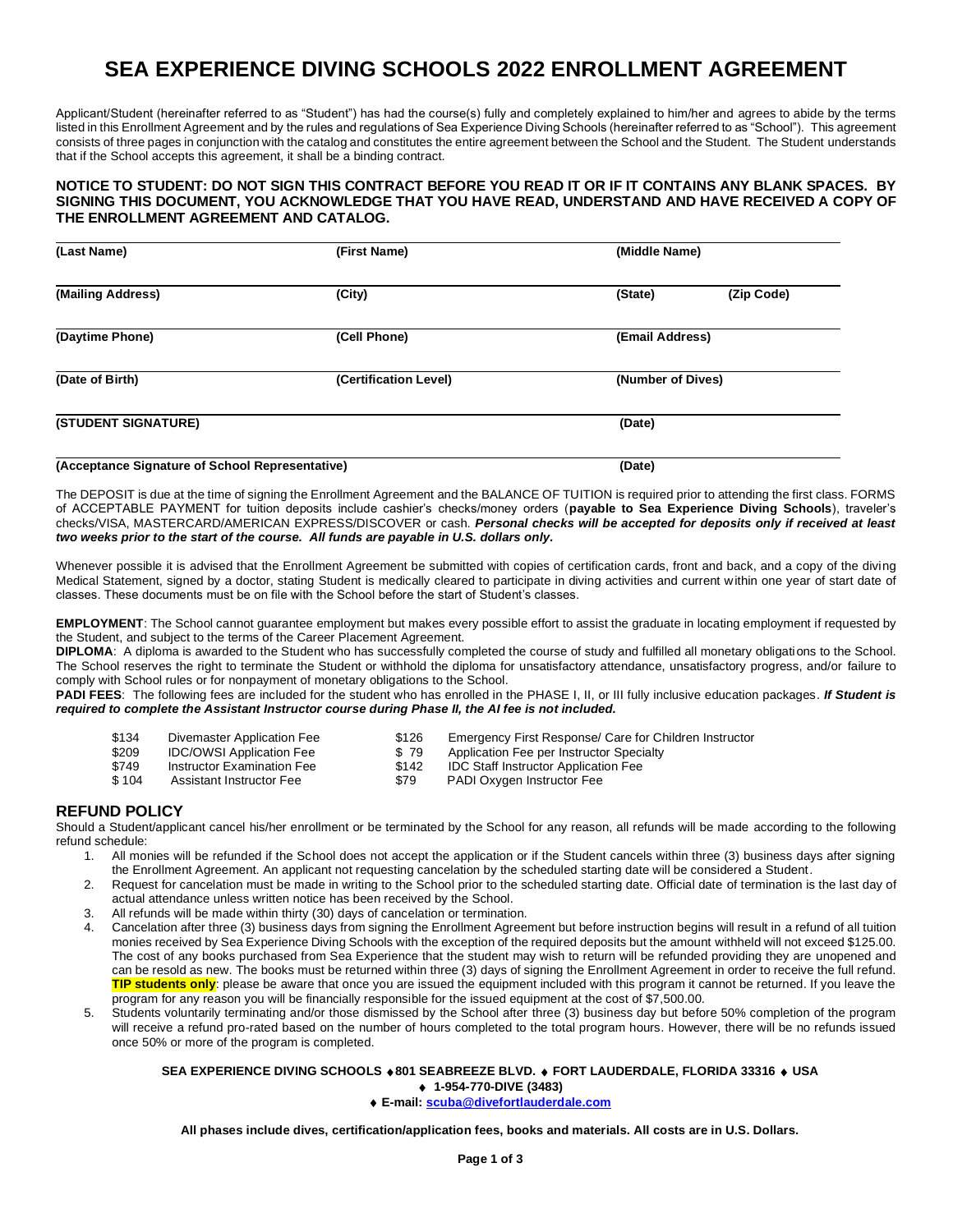|        | <b>Programs</b>                                                                                                                                                                                                                                                                                                                                                                                                                                                                                                                                                                                                                                                                                                                                                                                                         | <b>Start Dates/Anticipated</b><br><b>End Dates</b> | <b>Clock Hours Tuition</b> |          | <b>Deposit</b> |         |
|--------|-------------------------------------------------------------------------------------------------------------------------------------------------------------------------------------------------------------------------------------------------------------------------------------------------------------------------------------------------------------------------------------------------------------------------------------------------------------------------------------------------------------------------------------------------------------------------------------------------------------------------------------------------------------------------------------------------------------------------------------------------------------------------------------------------------------------------|----------------------------------------------------|----------------------------|----------|----------------|---------|
| □      | <b>IDC Staff Instructor*</b>                                                                                                                                                                                                                                                                                                                                                                                                                                                                                                                                                                                                                                                                                                                                                                                            |                                                    | 119.50                     | \$1,599  |                | \$ 500  |
| □      | Self-Reliant/TEC 40 Diver                                                                                                                                                                                                                                                                                                                                                                                                                                                                                                                                                                                                                                                                                                                                                                                               |                                                    | 48.00                      | \$1,899  |                | \$500   |
| □      | <b>PHASE 4 Resort Operations Specialist *</b>                                                                                                                                                                                                                                                                                                                                                                                                                                                                                                                                                                                                                                                                                                                                                                           |                                                    | 182:50                     | \$6,499  |                | \$2,000 |
|        | <b>ROS-4 Resort Specialist</b><br>SDI Visual Cylinder Inspector, SDI Valve Repair Technician, SDI Equipment Repair Technician,<br>SDI Oxygen Cylinder Cleaning Tech, DSAT Gas Blender, PADI Wreck Diver Instructor, PADI Digital U/W<br>Photography Instructor, PADI Boat Specialty Instructor, PADI Drift Diver Instructor, PADI Equipment Specialty<br>Instructor, Resort Practicum, Resort Introduction to EVE, Resort Increase Your Earnings, Resort Increase Your Tips,<br>Resort Compressor Theory & Operations, ECO Pro.<br><b>MSDT-4 Master Scuba Diver Trainer Prep</b><br>PADI Enriched Air Instructor, PADI Deep Instructor, PADI Night Instructor,<br>PADI Underwater Navigator Instructor, PADI Search and Recovery Instructor<br><b>PADI Oxygen Instructor</b><br><b>PADI Oxygen Instructor Specialty</b> |                                                    | 128:00<br>34:50<br>20:00   |          |                |         |
|        | PHASE 3 Open Water Scuba Instructor *                                                                                                                                                                                                                                                                                                                                                                                                                                                                                                                                                                                                                                                                                                                                                                                   | $\mathcal{L}$                                      | 94.50                      | \$3,999  |                | \$1,500 |
|        | EFRI/CFCI-3 PADI Emergency First Response Inst/CFC /                                                                                                                                                                                                                                                                                                                                                                                                                                                                                                                                                                                                                                                                                                                                                                    |                                                    | 10:50                      |          |                |         |
|        |                                                                                                                                                                                                                                                                                                                                                                                                                                                                                                                                                                                                                                                                                                                                                                                                                         |                                                    | 84.00                      |          |                |         |
| □      | Divemaster*                                                                                                                                                                                                                                                                                                                                                                                                                                                                                                                                                                                                                                                                                                                                                                                                             |                                                    | 86.00                      | \$1,799  |                | \$500   |
| п      | <b>PHASE 2 Professional Divemaster *</b>                                                                                                                                                                                                                                                                                                                                                                                                                                                                                                                                                                                                                                                                                                                                                                                |                                                    | 144.00                     | \$2,999  |                | \$1,000 |
|        | <b>DM-2 PADI Divemaster</b> (12 Dives)                                                                                                                                                                                                                                                                                                                                                                                                                                                                                                                                                                                                                                                                                                                                                                                  |                                                    | 86:00<br>$\mathcal{L}$     |          |                |         |
|        | <b>EAD-2 PADI Enriched Air Diver - Nitrox (2 Dives)</b>                                                                                                                                                                                                                                                                                                                                                                                                                                                                                                                                                                                                                                                                                                                                                                 | $\mathcal{L}$                                      | 10.00                      |          |                |         |
|        | RES-2 PADI Rescue Diver (2-6 Dives)                                                                                                                                                                                                                                                                                                                                                                                                                                                                                                                                                                                                                                                                                                                                                                                     |                                                    | 32:00                      |          |                |         |
|        | PADI Oxygen Provider                                                                                                                                                                                                                                                                                                                                                                                                                                                                                                                                                                                                                                                                                                                                                                                                    | $\mathbf{I}$                                       | 6:00                       |          |                |         |
|        | <b>EFR/CFC-2 PADI Emergency First Response/CFC</b>                                                                                                                                                                                                                                                                                                                                                                                                                                                                                                                                                                                                                                                                                                                                                                      |                                                    | 10:00                      |          |                |         |
| $\Box$ | <b>PHASE 1 Specialty Diver*</b><br>Includes PADI Open Water, Advanced Open Water, Master Scuba Diver,<br>Dives, Certification fees, Books and Materials                                                                                                                                                                                                                                                                                                                                                                                                                                                                                                                                                                                                                                                                 |                                                    | 132.00                     | \$2,999  |                | \$1,000 |
| □      | <b>TOTAL IMMERSION PROGRAM*</b><br>Includes PADI Open Water, Advanced Open Water, Master Scuba Diver,<br>Emergency First Responder/Care For Children, Rescue Diver, Enriched<br>Air Diver, Divemaster and PADI Oxygen Provider. Dives, Certification fees,<br>Books and Materials. Full equipment package.                                                                                                                                                                                                                                                                                                                                                                                                                                                                                                              |                                                    | 276.00                     | \$12,999 |                | \$3,000 |
| □      | <b>IMMERSION PROGRAM*</b><br>Includes PADI Open Water, Advanced Open Water, Master Scuba Diver,<br>Emergency First Responder/Care For Children, Rescue Diver, Enriched<br>Air Diver, Divemaster and PADI Oxygen Provider. Dives, Certification fees,<br>Books and Materials.                                                                                                                                                                                                                                                                                                                                                                                                                                                                                                                                            |                                                    | 276.00                     | \$5,499  |                | \$2,000 |